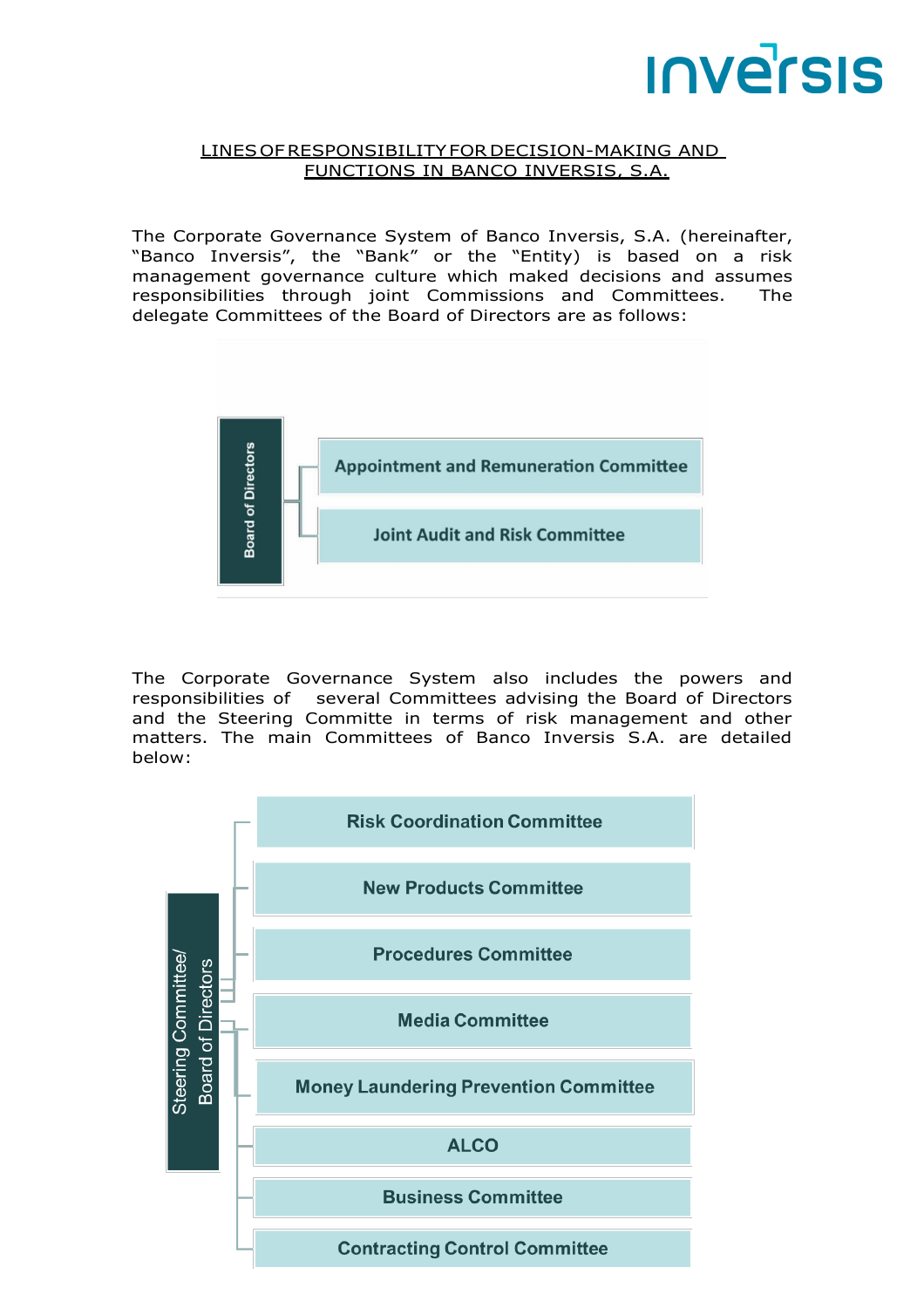Regarding risk management, Banco Inversis has a corporate governance system approved by the Board of Directors of Banco Inversis who is the ultimately responsible, which includes:

a) A clear organizational structure with well defined transparent and consistent lines of responsibility;

b) Effective procedures to identify, manage, control and communication of the risks to which they are or may be exposed;

c) Adequate internal control mechanisms, including administrative procedures and proper accounting;

d) Remuneration policies and practices with adequate and effective risk management and that they promote it.

Systems, procedures and mechanisms established by the Board of Directors are proportional to the nature, scale and complexity of the risks inherent in the business model and activities of the Banco Inversis Group, always respecting the technical criteria concerning organization and risk treatment.

The Corporate Governance System approved by the Board of Directors ensures healthy and prudent management of the Entity, through proper segregation of duties in the organization and the prevention of conflicts of interest, being the Board of Directors responsible for monitoring the implementation of said system.

Regarding the corporate governance System and risk management, the main participants are as follows:

#### **a) The Board of Directors**

The Board of Directors, in its role of supreme administrative body of the entity, and under the control of Chairman of the Bank, is responsible for the approval of the general guidelines regarding risk policies and the Group's ability to have the necessary resources for the identification, measurement, assessment, management and control of those risks.

According to the provisions of the Law 10/2014, of 26 June, management, supervision and solvency of credit institutions (hereinafter "Law 10/2014"), the Board of Directors, regardless of other obligations under in mercantile or any other applicable legislation, bears the delegable authority over the following functions:

- The surveillance, monitoring and periodic evaluation of the effectiveness of its corporate governance system and the adoption of appropriate measures to remedy, if any, their deficiencies.
- Assume the responsibility for the administration and management of the Bank, the approval and monitoring of the implementation of its strategic objectives, risk strategy and internal governance.
- Ensure the integrity of the accounting and financial information systems, including financial and operational control and compliance with the applicable law.
- Supervise the process of disclosure and communications relating to the Bank.
- Ensure effective supervision of senior management.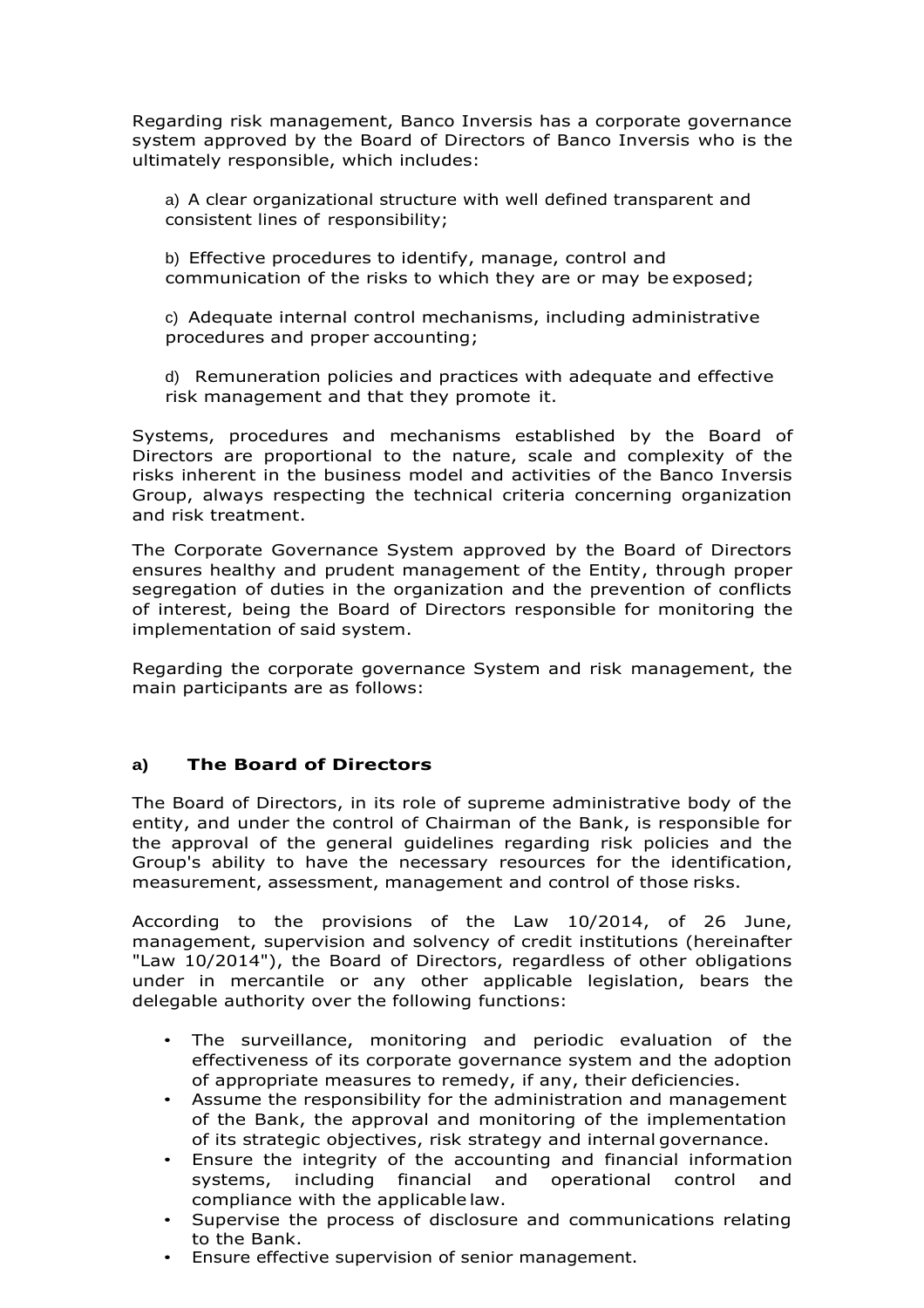In particular, and in compliance with the provisions of Law 10/2014, the Board of Directors is responsible for the risks taken by the Entity and its Group. In exercising its responsibility for risk management, the Board shall:

- Devote sufficient time for consideration of issues related to risks. In particular, actively participate in the management of all material risks addressed in the solvency regulations, it shall ensure that adequate resources for risk management are allocated, and in particular shall intervene in the valuation of assets, the use of external credit ratings, where appropriate, the internal models related to those risks.
- Periodically approve and review the strategies and policies for taking up, managing, monitoring and mitigating the risks to which the entity is or may be exposed to, including those posed by the macroeconomic environment in which it operates in relation to the phase of the economic cycle.

In addition, the Board is responsible for establishing the guidelines of the Bank's commercial strategy, by approving the business plan, as well as risk strategy and capital planning of the Bank.

The Board of Directors of Banco Inversis in compliance with the provisions of Law 10/2014 has created the Risk Management Unit, being responsible the Chief Risk Officer, who reports directly to the Board of Directors.

## **b) Chief Executive Officer**

It is the lead manager of the Bank and holds responsibility for those matters that have been delegated or assigned by the Board of Directors and the implementation of own business operations, following the general guidelines imparted by the Board of Directors.

#### **c) Steering Committee**

It is the highest governing body of the Bank and holds responsibility for those matters that have been assigned by the Board of Directors, particularly with regard to the management of the risks assumed by the Bank. The Steering Committee is a body of the Board of Directors and under the control of the Chief Executive Officer, which informs and proposes to the Board of Directors enterprise policy and agrees and runs their own business transactions, following the general guidelines transmitted by the Council Administration.

The Steering Committee proposes strategies and general risk policies that should be ratified by the Board of Directors, by monitoring the risk level assumed by the Group. The functions of the Assets and Liabilities Committee (ALCO) are performed by the Steering Committee. Regarding risk management, it proposes strategies and general risk policies, approves improvements on internal regulations related to risk, monitors the level of risk assumed by the Group and realizes reasoned action proposals. Therefore, the Steering Committee being the Risk Officer its registrar, is involved in setting the risk appetite to the interest rate, market, liquidity, etc. and its consistency with the strategy and business plans of the Group. It monitors the evolution of the risk profile in relation to the appetite established in the RAF.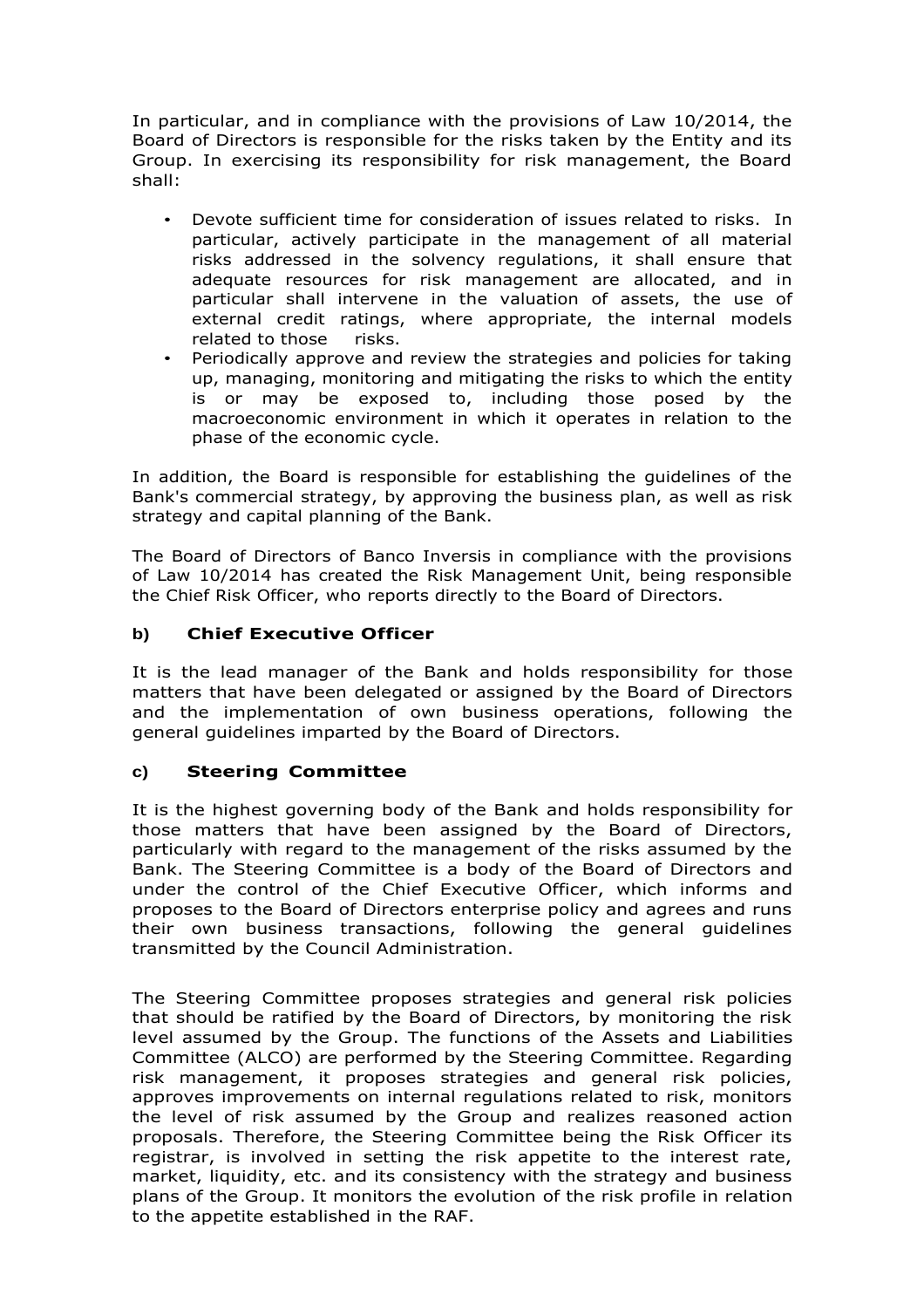The Steering Committee in its role of COAP analyzes and manages the structural balance risks, being its main functions:

- Identification of the Bank balance exposure to interest rate risk and liquidity.
- Monitoring exchange rate risk to which the Entity balance is exposed.
- Evaluation and regular monitoring of these risks to ensure compliance with existing limits in each case.
- Review of the current situation and forecast the Group's liquidity, approving the measures deemed appropriate to ensure maintenance of optimal levels of liquidity.
- Review and approval of the Groups liquidity contingency plan.
- Proposals for action to optimize the aggregate balance of the Bank, using profitability criteria weighted by risk management.
- Proposals for decision making on the investment portfolio, within the framework authorized by the Board of Directors, and that, in this matter, it attributes to it.
- Implementation of the policies formulated by the various bodies of the Entity in relation to the management of assets and liabilities.

Additionally, the Management Committee regularly reports to the Board on other aspects related to control and risk management.

The Steering Committee is also supported by a Coordination Committee Risk (CCR), which shall be independent of business areas, and will include at least:

- Chief Executive Officer.
- Head and/or Assistant Manager of Legal Department.
- Head of Risk Department.
- Risk Manager.
- Chief Compliance Officer.
- Head of Operations Department.
- Head of HR.
- Chief Financial Officer.

The role of the Coordination Committee Risk is to advise the Steering Committee and carry out, where appropriate, risk proposals for approval by the Board of Directors, or approve transactions that meet the requirements and policies previously authorized by the Board of Directors. Agreements must be adopted unanimously.

Likewise, the Steering Committee has established the creation of an ALCO formed at least by the Chief Executive Officer, the Market Director, the Chief Financial Officer, the Head of Risk Department and the Head of Operations Department, to carry out a more exhaustive monitoring of the evolution of the liquidity and market risk and currency of the Bank. The ALCO meets with a minimum fortnightly periodicity and, with greater assiduity, when established by the business needs or market circumstances, being coordinated and led by the Head of Capital Markets Department.

#### **d) Joint Audit and Risk Committee in its Risk Committee role**

The Board of Directors of Banco Inversis has set up a Joint Committee on Audit and Risks that also assumes the relevant functions of the Risk Committee, based on the provisions in Article 38.3 of Law 10/2014. The Joint Audit Committee and Risk function is supported by the Risk